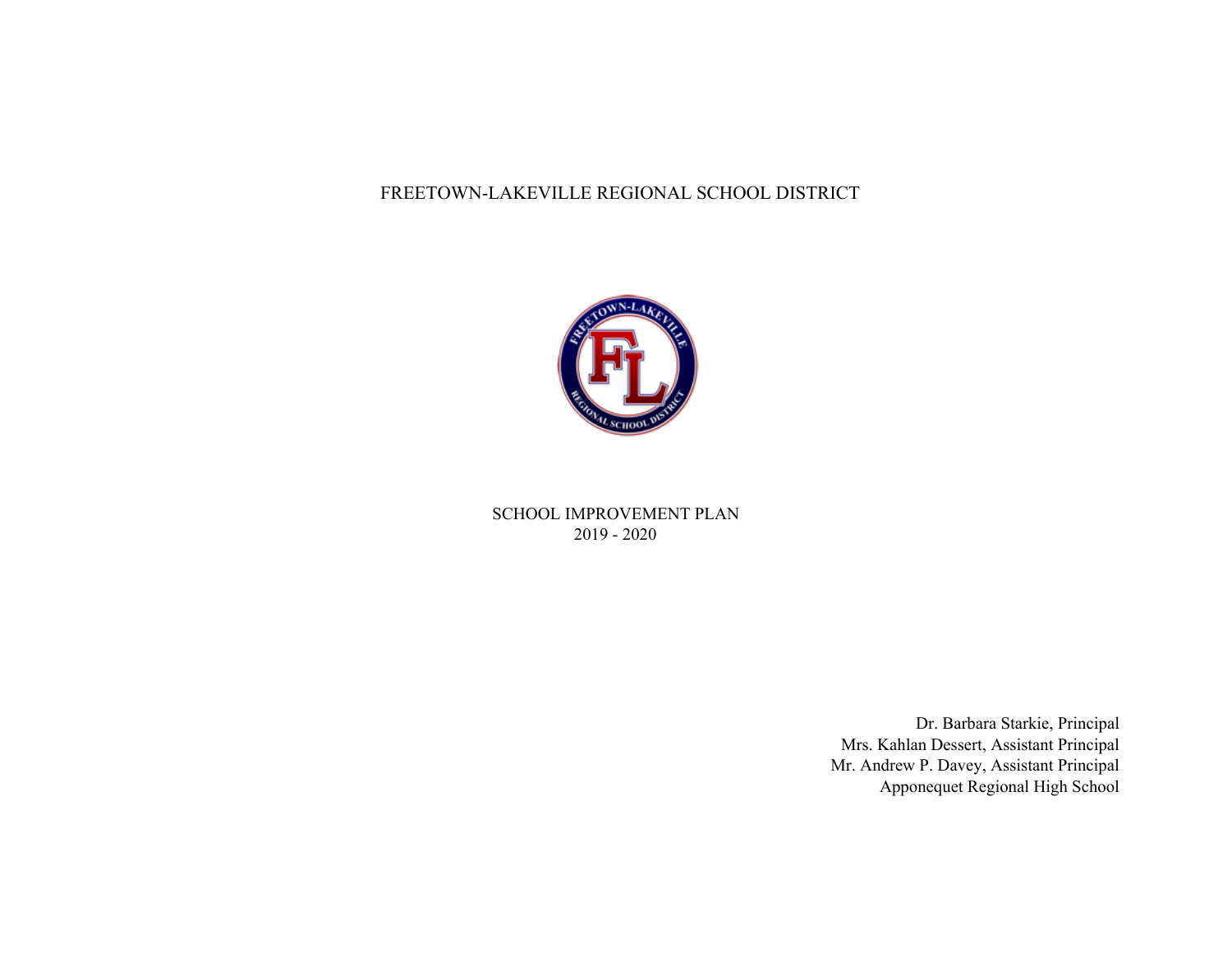Provide high-quality, relevant and rigorous programs to meet the academic, social and emotional needs of all students.

## **ARHS SMART GOAL #1**

During the 2019-2020 school year, ARHS will increase active and hands-on learning opportunities that require higher order thinking by adding three additional activities/lessons to be incorporated by all teachers of those courses in each subject area.

| <b>CRITICAL ISSUES</b>           | <b>STRATEGIES/INITIATIVES</b>                     | <b>BENCHMARKS/ MEASURES OF</b>       | <b>RESOURCES</b>     | <b>COSTS</b> |
|----------------------------------|---------------------------------------------------|--------------------------------------|----------------------|--------------|
|                                  |                                                   | <b>PROGRESS</b>                      |                      |              |
| An NEAS&C identified Priority    | 1. Review recommendation from NEAS&C              | 1. Completed Aug. 2019               | 1. NEAS&C            | 1. N/A       |
| Area for School Growth is to     | self-study                                        | 2. Completed Aug. 2019               | Self-Study 2019      | 2. N/A       |
| work with all constituencies to  | 2. Meet with CLs to review the common             | 3. Completed Sept./Oct. 2019         | 2. Common definition | 3. N/A       |
| increase additional active       | definition of active and hands-on learning, as    | 4. Completed Sept. 2019              | of active and        | 4. $N/A$     |
| learning and hands-on learning   | well as establish goal                            | 5. Complete and execute by May 2020  | hands-on learning    | 5. N/A       |
| opportunities within existing    | 3. Gather recommendations from the School         | (with the goal of completing one new | 3. SC meeting time   | 6. N/A       |
| courses and to develop and adopt | Council and share them with CLs                   | lesson each Quarter)                 | 4. Curriculum and    |              |
| new courses that afford active   | 4. Collaborate within Depts. to                   | 6. Complete Aug. 2020                | standards            |              |
| learning and hands-on learning   | ensure that activities/lessons are active         |                                      | 5. Department time   |              |
| opportunities. This goal aligns  | and hands on and require higher order             |                                      | 6. Aug. CL meeting   |              |
| with Standard 2 - Student        | thinking                                          |                                      |                      |              |
| Learning. This goal is intended  | discuss potential course proposal                 |                                      |                      |              |
| to address the needs of all      | 5. Create three new/updated lesson plans that     |                                      |                      |              |
| students with an emphasis on     | include active and hands-on learning              |                                      |                      |              |
| those who best learn, and/or     | opportunities that require higher order thinking  |                                      |                      |              |
| demonstrate learning, through    | within each Dept.                                 |                                      |                      |              |
| kinesthetic engagement. Such     | 6. Establish timeline and means to assess lessons |                                      |                      |              |
| needs are in alignment with      | as executed                                       |                                      |                      |              |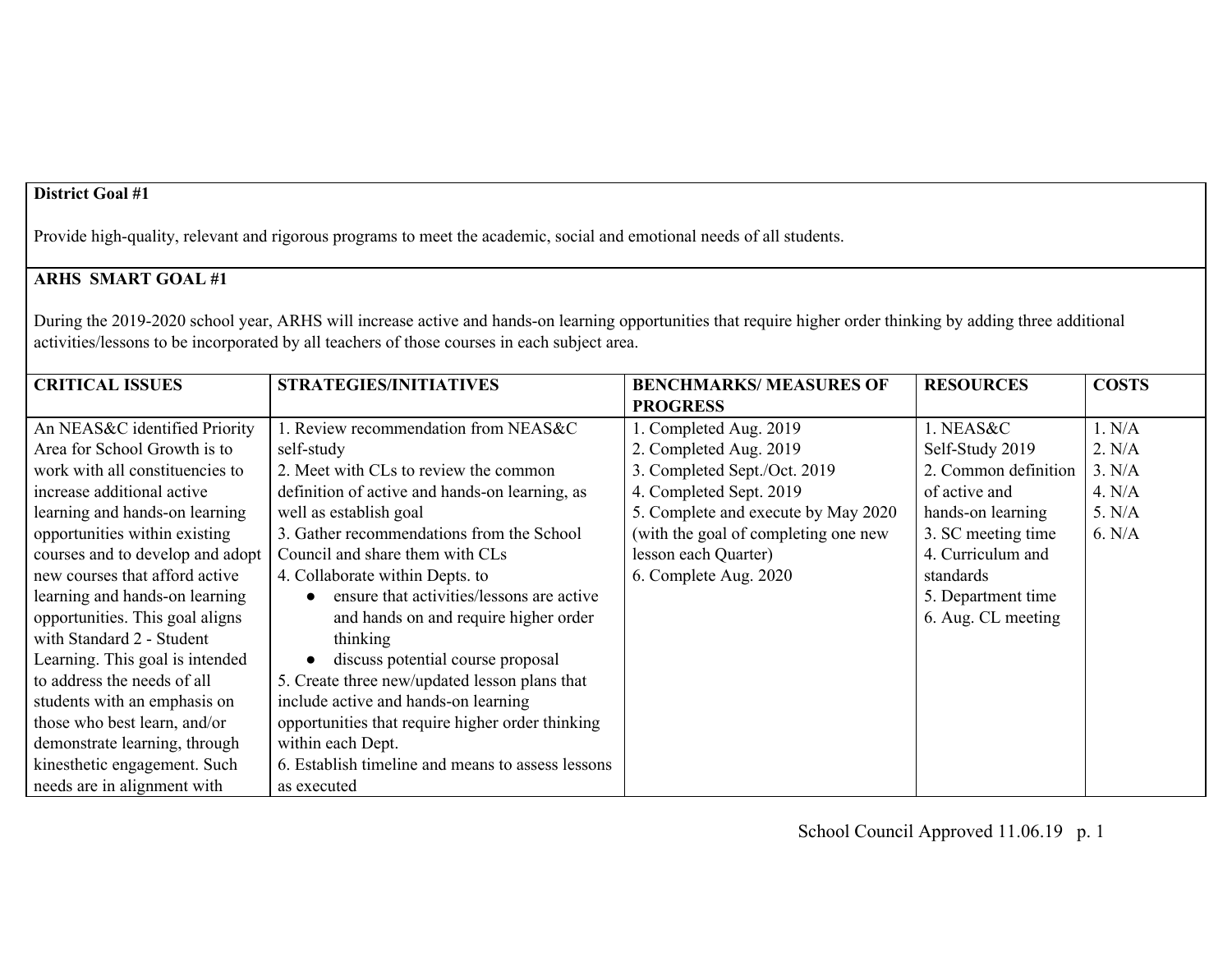| Standards 2.3, 2.4, 2.5, and 2.6 |  |  |
|----------------------------------|--|--|
| of the self-study. This Priority |  |  |
| Area is also in alignment with   |  |  |
| the FLRSD's newly proposed       |  |  |
| strategic plan which identifies  |  |  |
| "Student Learning/Supports" as   |  |  |
| one of its top three priorities. |  |  |
|                                  |  |  |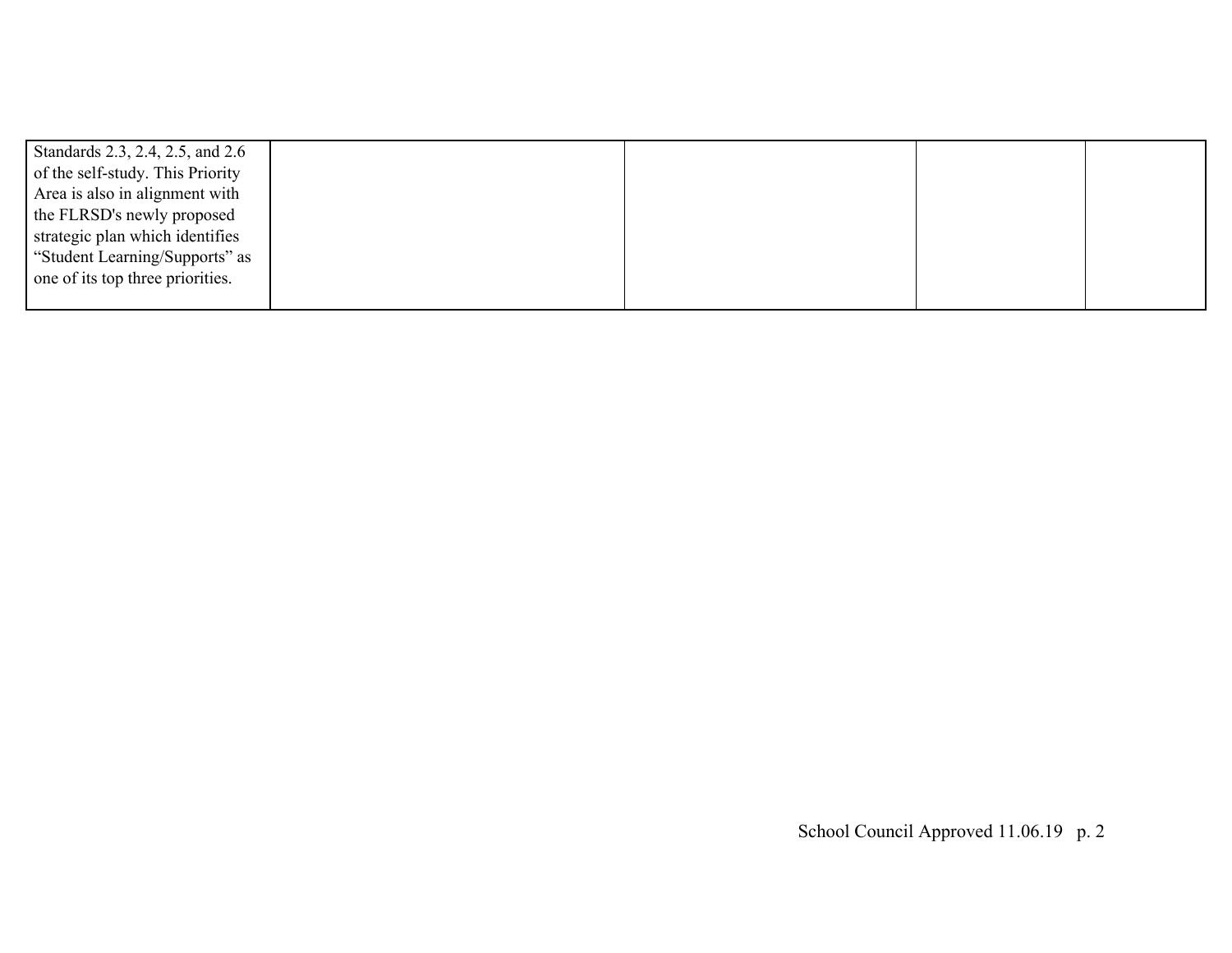Provide high-quality, relevant and rigorous programs to meet the academic, social and emotional needs of all students.

# **ARHS SMART GOAL #2**

During the 2019-2020 school year, ARHS will develop at least one new course proposal, focused on active and hands-on learning opportunities, per Department with the intent of adopting one of these courses per Department (6 total) by 2023.

| <b>CRITICAL ISSUES</b>                         | <b>STRATEGIES/INITIATIVES</b>            | <b>BENCHMARKS/MEASURES</b> | <b>RESOURCES</b>  | <b>COSTS</b>     |
|------------------------------------------------|------------------------------------------|----------------------------|-------------------|------------------|
|                                                |                                          | <b>OF PROGRESS</b>         |                   |                  |
| An NEAS&C identified Priority Area for         | 1. Review recommendation from            | 1. Completed Aug. 2019     | 1. NEAS&C         | 1. N/A           |
| School Growth is to work with all              | NEAS&C self-study                        | 2. Completed Aug. 2019     | Self-Study 2019   | 2. N/A           |
| constituencies to increase additional active   | 2. Meet with CLs to review the           | 3. Completed by Oct. 2019  | 2. Common         | 3. Potential     |
| learning and hands-on learning opportunities   | common definition of active and          | 4. Completed by Oct. 2019  | definition of     | staffing impacts |
| within existing courses and to develop and     | hands-on learning, as well as establish  | 5. Complete by Nov. 2019   | active and        | 4. $N/A$         |
| adopt new courses that afford active learning  | goal                                     | 6. Complete by Dec. 2019   | hands-on learning | 5. Supplies and  |
| and hands-on learning opportunities. This      | 3. Colaborate in Depts. to conduct needs | 7. Complete by Jan. 2020   | 3. CPT            | resources for    |
| goal aligns with Standard 2 - Student          | assessments related to potential new     | 8. Complete by April 2020  | 4. SC Meeting     | new courses      |
| Learning. This goal is intended to address     | courses                                  | 9. Complete by May 2020    | 5. CPT            | 6. N/A           |
| the needs of all students with an emphasis on  | 4. Gather recommendations from the       |                            | 6. CL period      | 7. N/A           |
| those who best learn, and/or demonstrate       | School Council and share them with       |                            | 7. CL period      | 8. N/A           |
| learning, through kinesthetic engagement.      | <b>CLS</b>                               |                            | 8. CL meeting     | 9. N/A           |
| Such needs are in alignment with Standards     | 5. Complete course proposals in each     |                            | times             |                  |
| 2.3, 2.4, 2.5, and 2.6 of the self-study. This | Dept. for review                         |                            | 9. CL meeting     |                  |
| Priority Area is also in alignment with the    | 6. Review proposals (CLs) before         |                            | time              |                  |
| FLRSD's newly proposed strategic plan          | submission to Admin. to ensure           |                            |                   |                  |
| which identifies "Student                      | proposed courses focus on active and     |                            |                   |                  |
| Learning/Supports" as one of its top three     | hands-on learning                        |                            |                   |                  |
| priorities.                                    | 7. Submit new course proposal sheets to  |                            |                   |                  |
|                                                | Admin.                                   |                            |                   |                  |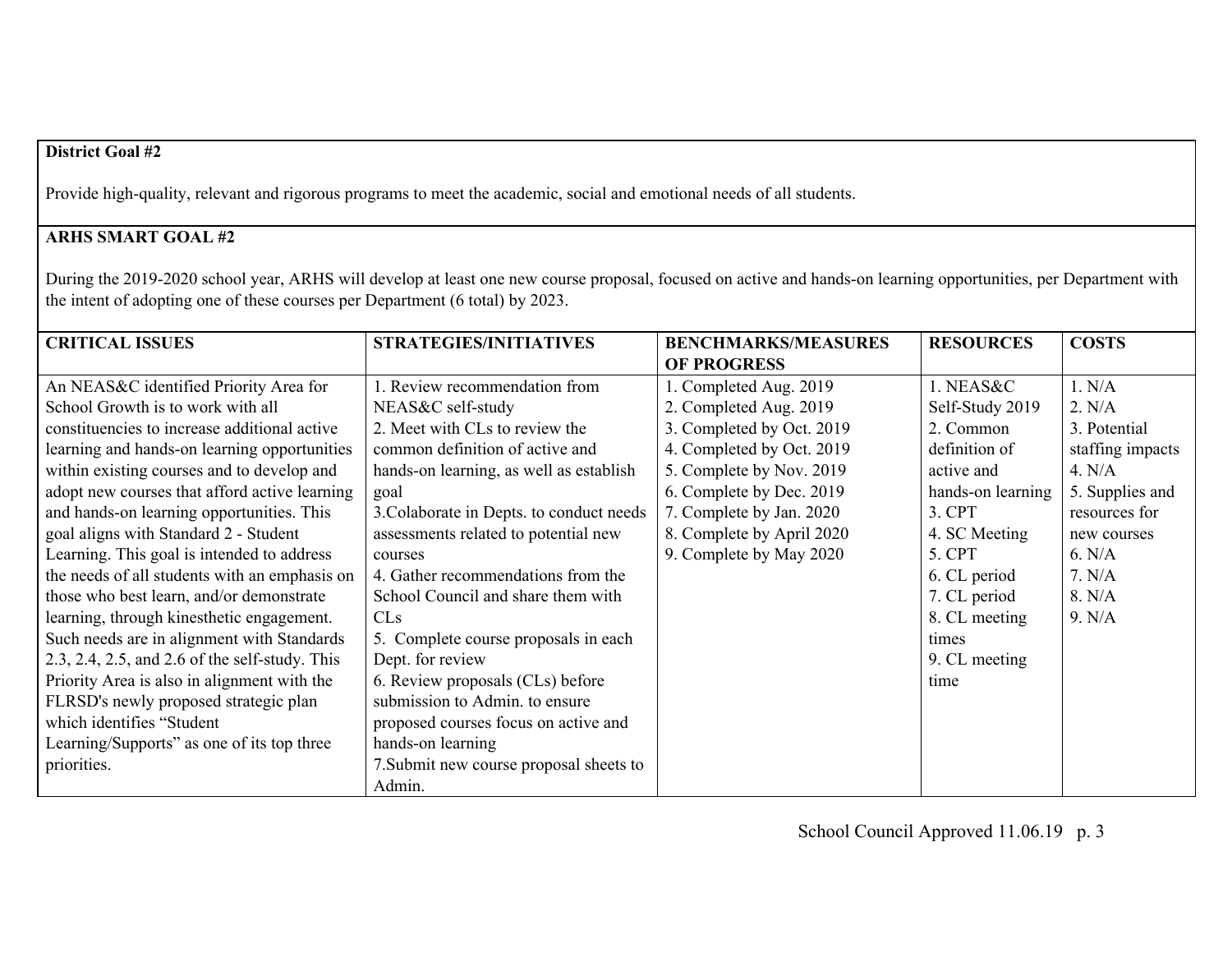| 8. Review of proposed new course by |  |  |
|-------------------------------------|--|--|
| Admin, CLs, and Guid. Dept. Head    |  |  |
| 9. Establish a timeline for         |  |  |
| incorporation of new courses into   |  |  |
| Program of Studies                  |  |  |

Create an inclusive and safe learning environment for all students.

## **ARHS SMART GOAL #3**

During the 2019-2020 school year, ARHS will explore and implement strategies and programming for students who do not have IEPs or 504 plans but who struggle academically.

| <b>CRITICAL ISSUES</b>          | <b>STRATEGIES/INITIATIVES</b>                   | <b>BENCHMARKS/ MEASURES OF</b>   | <b>RESOURCES</b>     | <b>COSTS</b> |
|---------------------------------|-------------------------------------------------|----------------------------------|----------------------|--------------|
|                                 |                                                 | <b>PROGRESS</b>                  |                      |              |
| The third Priority Area for the | 1. Review recommendation from NEAS&C            | 1. Completed Aug. 2019           | 1.NEAS&C             | 1.N/A        |
| NEAS&C School Growth Plan       | self-study                                      | 2. Completed Aug. 2019           | Self-Study 2019      | 2. N/A       |
| is to work with all             | 2. Meet with CLs to establish goal              | 3. Fall 2019                     | 2. Common            | 3. N/A       |
| constituencies to explore and   | 3. Review District Accommodation Plan           | 4. Meeting CPT/Staff Fall        | definition of active | 4. N/A       |
| implement strategies and        | (DCAP) at District and School Level             | Meeting CPT/Staff Spring         | and hands-on         | 5. N/A       |
| programming for students who    | 4. Meet with stakeholders to identify trends in | 5. Completed October 2019        | learning             | 6. Staff     |
| do not have IEPs or 504 plans   | learning in each grade                          | 6. SY 2019-2020                  | 3. FLRSD DCAP        | person       |
| but who struggle                | 5. Gather recommendations from the School       | 7. Completed Sept. 2019 (monitor | 4. CPT/Staff Meeting | 7. Money for |
| academically. This goal aligns  | Council and share them with stakeholders        | needed)                          | Time                 | general      |
| with Standard 2 - Student       | 6. Maintain $T&T$ program and increase use in   | 8. Completed by Dec. 2019        | 5. SC Meeting        | supplies     |
| Learning, Standard 3 -          | place of Ac. Lab                                | 9. SY 2019-2020 in T&T           | 6. T&T Monitor       | $(\$200.00)$ |
| Professional Practice, and      | 7. Establish organization area in T&T lab for   | 10. June 2020                    | 7. Supplies for      | 8. N/A       |
| Standard 4 - Learning Support.  | all students                                    | 11. Completed Aug./Sept. 2019    | "organization"       | 9. N/A       |
| This goal is intended to        |                                                 | 12. Completed Aug./Sept. 2019    | station"             | 10. N/A      |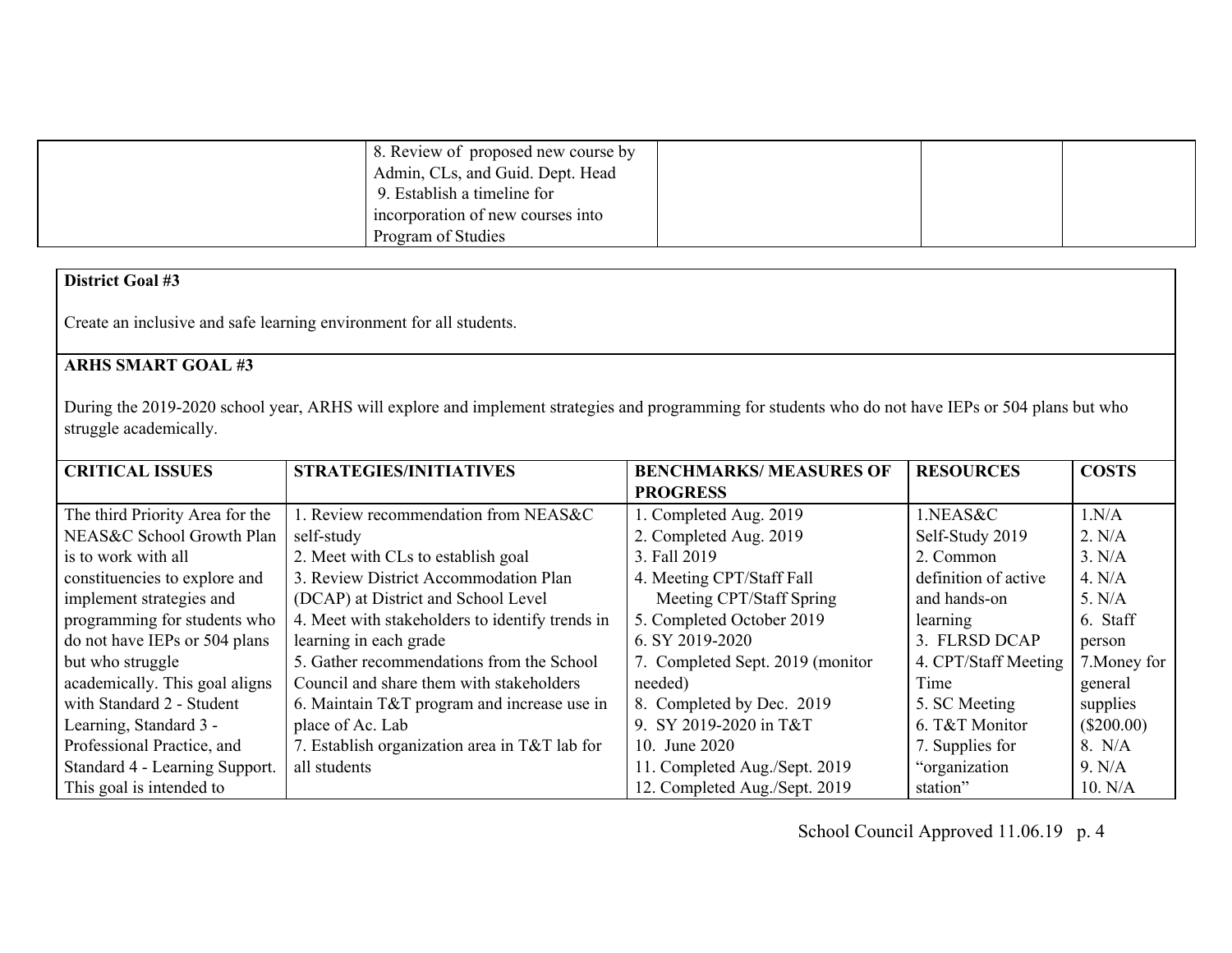| address the needs of at risk    | 8. Contact/visit other schools to assess their   | 13. Research possible RTI PD by | 8. SCC Prin. Group   | 11. N/A      |
|---------------------------------|--------------------------------------------------|---------------------------------|----------------------|--------------|
| students and/or students who    | strategies for students who struggle             | Feb. 2020                       | & Guid. Group        | 12. N/A      |
| do not have IEPs or 504 plans   | academically                                     | 14. Monthly 2019-2020           | 9. T&T Monitor,      | 13. \$200.00 |
| but who struggle                | 9. Continue peer tutoring program                | 15. Monthly 2019-2020           | NHS Volunteers,      | per          |
| academically. Such needs are    | 10. Develop a means of heightened                |                                 | NHS Advisor          | workshop     |
| in alignment with Standards     | communication regarding struggling students      |                                 | 10. 6-12 Guid. Dept. | 14. N/A      |
| 2.4, 3.5, and 4.1 of the        | before those students enter ARHS                 |                                 | Head                 | 15. N/A      |
| self-study. This Priority Area  | 11. Redesign and implement new Student           |                                 | 11. Admin.,          |              |
| is also in alignment with the   | Support Team (SST) protocols                     |                                 | Guidance,            |              |
| FLRSD's newly proposed          | 12. Redesign and implement new Building          |                                 | Adjustment, Nurse,   |              |
| strategic plan which identifies | Based Support Team (BBST) protocols              |                                 | SRO.                 |              |
| "Student Learning/Supports"     | 13. Seek PD on Response to Intervention          |                                 | 12. Admin.,          |              |
| as one of its top three         | (RTI) so teachers can learn Tier 1 strategies to |                                 | Guidance,            |              |
| priorities.                     | help struggling students                         |                                 | Adjustment, Nurse,   |              |
|                                 | 14. Offer CPT PD events facilitated by the       |                                 | SRO, and Sped        |              |
|                                 | building-based Admin. with a focus on            |                                 | Admin. 4-12          |              |
|                                 | social-emotional learning/teaching all students  |                                 | 13. PD opportunities |              |
|                                 | 15. Incorporate, model, and share strategies at  |                                 | 14. Admin., CPT      |              |
|                                 | faculty meetings                                 |                                 | 15. Admin., CLs,     |              |
|                                 |                                                  |                                 | Tecahers             |              |
|                                 |                                                  |                                 |                      |              |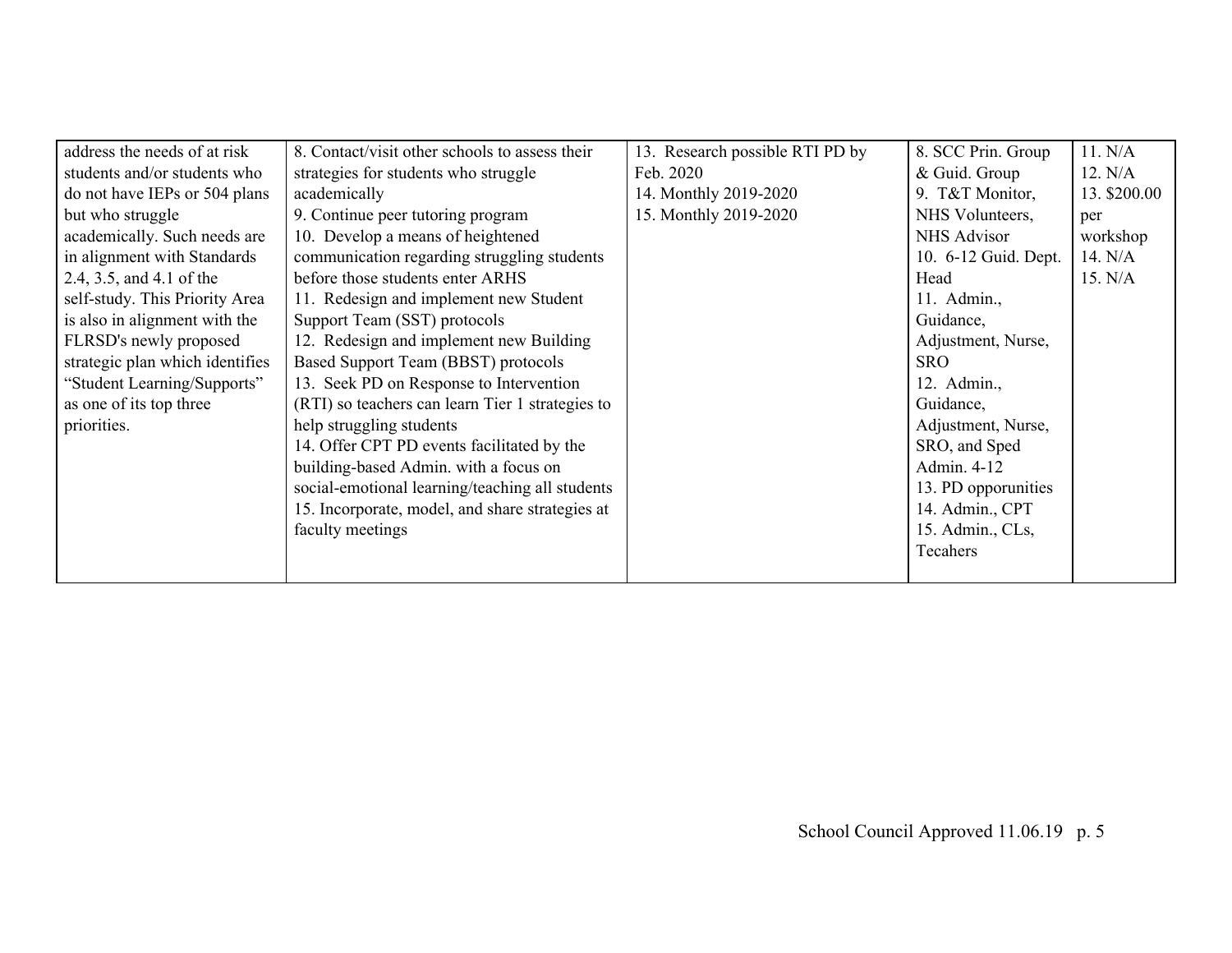Provide high-quality, relevant and rigorous programs to meet the academic, social and emotional needs of all students.

### **ARHS SMART GOAL #4**

By June of 2020, ARHS will continue to maintain 76% or better and 75% or better of all students scoring in either Meeting or Exceeding on ELA and Math MCAS exams, respectively. By June of 2019, ARHS will continue to maintain 88% or better of all students scoring in either Meeting or Exceeding on Biology MCAS exams, respectively.

| <b>CRITICAL ISSUES</b>           | <b>STRATEGIES/INITIATIVES</b>                    | <b>BENCHMARKS/ MEASURES OF</b>          | <b>RESOURCES</b>          | <b>COSTS</b>     |
|----------------------------------|--------------------------------------------------|-----------------------------------------|---------------------------|------------------|
|                                  |                                                  | <b>PROGRESS</b>                         |                           |                  |
| A review of the past seven years | <b>General Instructional Support:</b>            | 1. Weekly CPT reports, projections, and | L. ARHS Leadership        | 1. Daily sub     |
| of MCAS data reveals that        |                                                  | data analysis of quarterly performance  | Team, Special             | rate $(a)$ 5 per |
| ARHS has made acceptable         | 1. Incorporate elements from the "Equitable"     | in the three subject areas              | Education Dir. &          | round for        |
| progress. ARHS strives to have   | Access to Excellent Educators" and the           |                                         | Coordinator, & Dir. of    | quarterly        |
| all students (100%) attain       | "Educator Effectiveness Guidebook for Inclusive" | 2. Weekly MCAS tutoring attendance      | C&A                       | additional       |
| "Meeting/Proficiency" in all     | Practice" provided by the DESE                   | and reports of progress                 |                           | <b>CPT</b>       |
| three subject areas.             |                                                  |                                         | 2. Curriculum Leaders     |                  |
|                                  | 2. Include Special Education staff in Subject    | 3. Quarterly notes, plans, and          |                           | 2. Hourly        |
| ELA MCAS (%                      | Area CPT for data analysis, assessment and       | reflections from CPT between            | 3. ARHS Content           | tutoring rate    |
| meeting/exceeding.)              | adjustment of instructional approaches,          | co-teachers                             | <b>Specific Educators</b> | per subject      |
| $2019 - 76%$                     | curriculum writing, and discussion and planning  |                                         |                           | once a week      |
| ELA MCAS $( %$                   | around student needs                             | 4. Quarterly student grade level        | 4. Weekly CPT &           |                  |
| proficient/adv.)                 |                                                  | meetings                                | Additional CPT for        | 3. Cost of       |
| $2018 - 98\%$                    | 3. Provide additional CPT for co-teachers in     |                                         | co-teachers               | subs for         |
| $2017 - 98\%$                    | ELA, Math, and Biology to target instruction for | 5. Quarterly examination and analysis   |                           | release time     |
| $2016 - 97\%$                    | Special Education students                       | of student grades in Math, Science, and | 5. MCAS Data/Edwin        | for              |
| $2015 - 99\%$                    |                                                  | <b>ELA</b>                              | Analytics                 | attendance at    |
| $2014 - 96\%$                    |                                                  |                                         |                           | PD.              |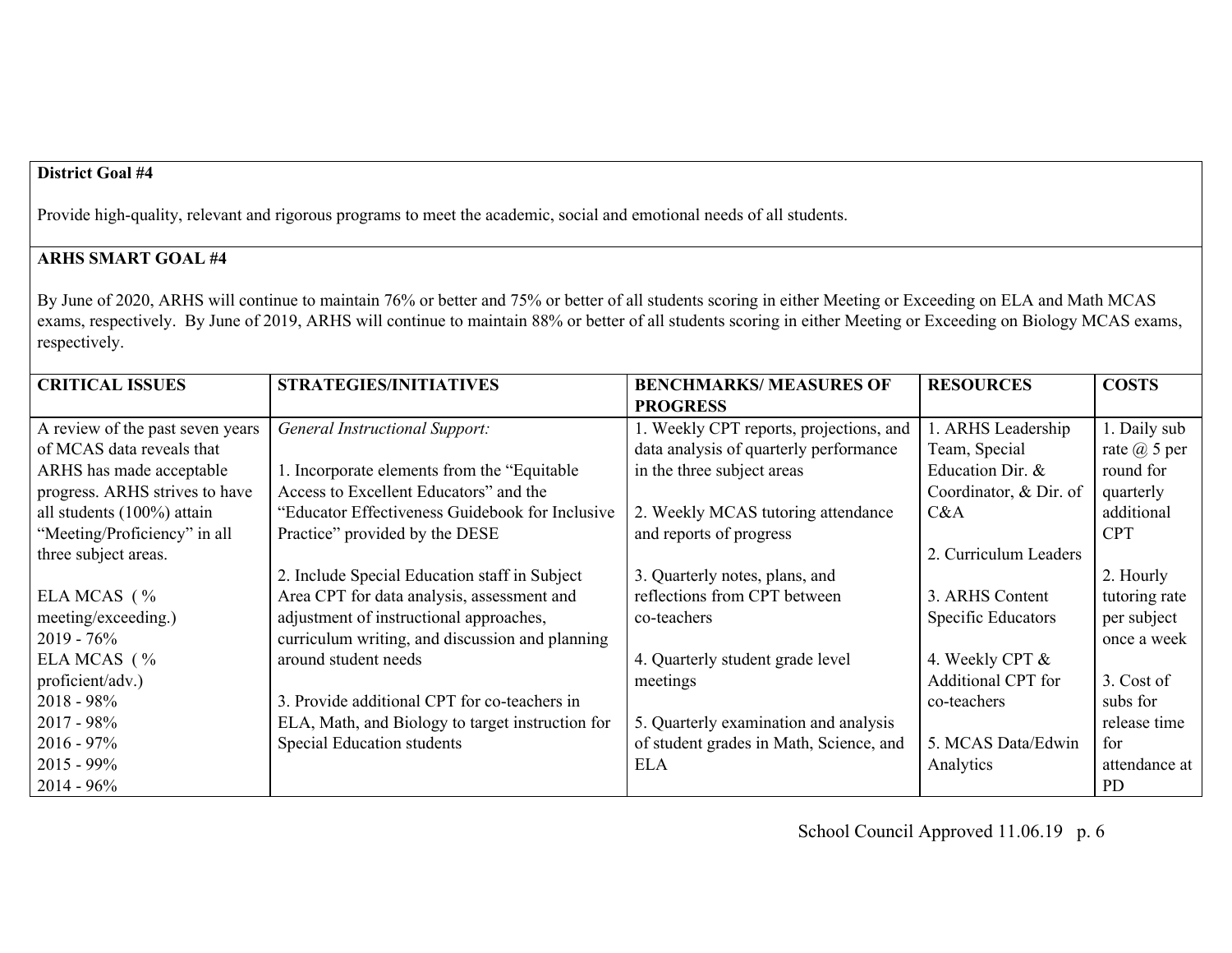| $2013 - 95\%$       | 4. Increase interdisciplinary presentation(s)     | 6. On-going Departmental analysis of     | 6. Tutors             |                        |
|---------------------|---------------------------------------------------|------------------------------------------|-----------------------|------------------------|
|                     | regarding MCAS and testing afforded by            | common assessment data                   |                       | 4. ARHS                |
| Math MCAS (%        | staff/CLs                                         |                                          | 7. Rediker/Admin Plus | portion of             |
| meeting/exceeding.) |                                                   | 7. On-going resource provision to        |                       | <b>FLRSD</b>           |
| $2019 - 75%$        | 5. Support/provide engagement in professional     | parent/guardians via the site, OneCalls, | 8. MCAS exemplars     | supported              |
| Math MCAS (%        | development opportunities regarding "inclusive    | and meetings                             |                       | individual             |
| proficient/adv.)    | instruction" in all environments                  |                                          | 9. District Data      | and group              |
| $2018 - 86\%$       |                                                   | 8. March 2020 Progress monitor report    | Coordinator           | teacher PD             |
| $2017 - 92\%$       | 6. Support/provide engagement in professional     | composition for SC                       |                       |                        |
| $2016 - 88\%$       | development opportunities that promote            |                                          | 10. Keys to Literacy  | 5. Breakfast           |
| $2015 - 90\%$       | increased inter-disciplinary environments         | 9. June 2020 Progress monitor report     | PD & teacher selected | and snack              |
| $2014 - 85%$        |                                                   | composition for SC                       | individual PD         | for 190-200            |
| $2013 - 88\%$       | 7. Support/provide professional development       |                                          |                       | students for           |
|                     | opportunities regarding literacy across the       | 10. CBT for Classroom Use PD             | 11. Google Suite      | 7 mornings             |
| Bio MCAS (%         | content areas                                     |                                          |                       | (2.80 <sub>per</sub> ) |
| proficient/adv.)    |                                                   | 11. CBT MCAS Proctor training            | 12. OneCall           | student)               |
| $2019 - 88\%$       | 8. Engage in vertical curriculum articulation     |                                          |                       |                        |
| 2018-90%            | meetings in all subject areas                     |                                          | 13. ARHS Site         | $6.2 - 3$              |
| $2017 - 85\%$       |                                                   |                                          |                       | additional             |
| $2016 - 83\%$       | 9. Analyze and share MCAS data/findings with      |                                          | 14. ChromeBooks       | Chromebook             |
| $2015 - 81\%$       | all instructional staff                           |                                          |                       | carts to               |
| $2014 - 79\%$       |                                                   |                                          | 15. CPT/PD time       | support                |
| $2013 - 70\%$       | 10. Promote use of exemplars and sample MCAS      |                                          |                       | instruction            |
|                     | exam questions, formats, and tasks in instruction |                                          | 16. Nearpod           | and testing            |
|                     | across all disciplines                            |                                          |                       | (\$24,000.00)          |
|                     |                                                   |                                          | 17. Edulastic         |                        |
|                     | 11. Increase use of computer-based testing (CBT)  |                                          |                       |                        |
|                     | in all 3 MCAS areas to prepare students for       |                                          |                       |                        |
|                     | high-stakes tests given in this format            |                                          |                       |                        |
|                     |                                                   |                                          |                       |                        |
|                     |                                                   |                                          |                       |                        |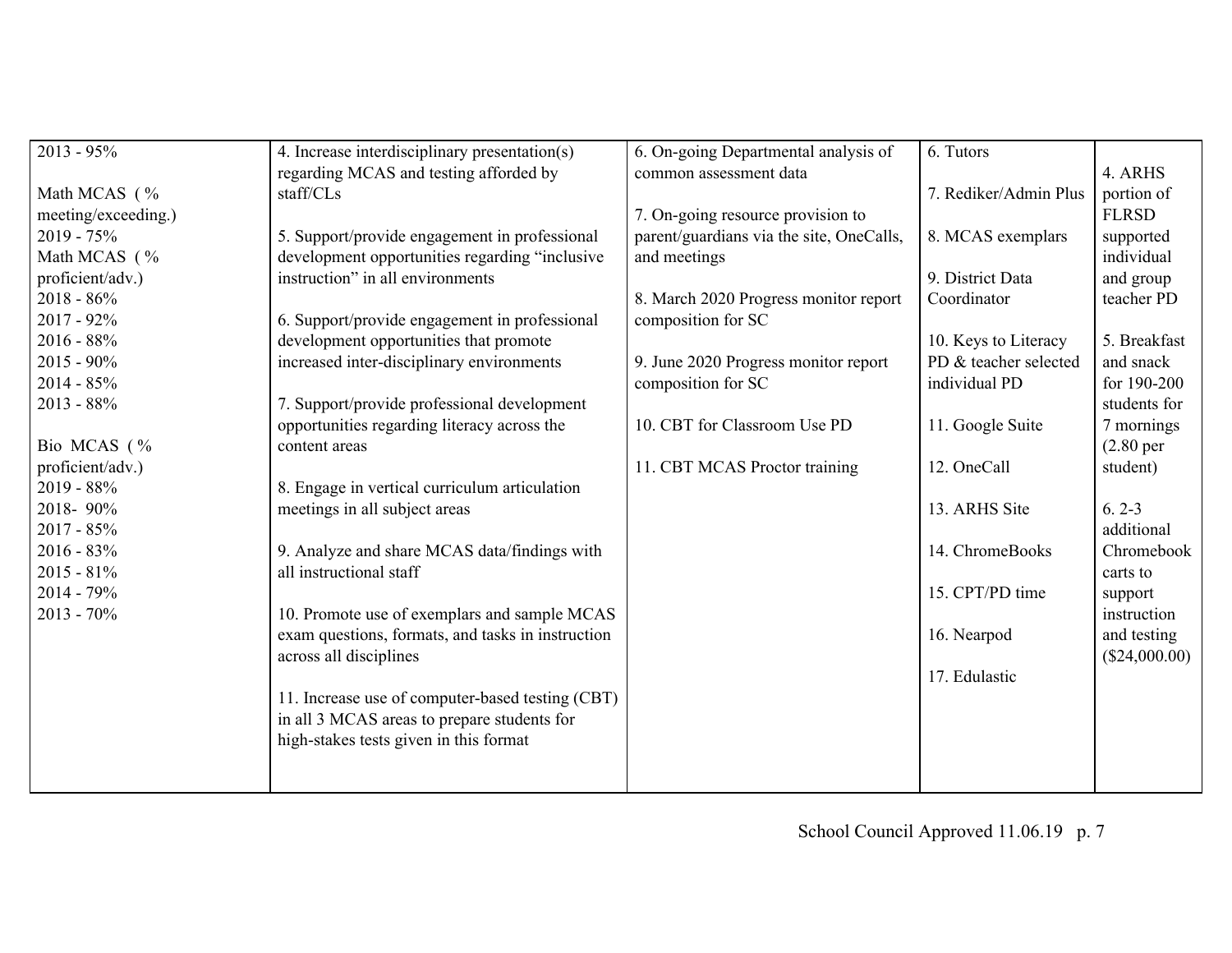| Students & Families:                                                                                                           |  |  |
|--------------------------------------------------------------------------------------------------------------------------------|--|--|
| 1. Align Ac. Lab. to subject area classes, when<br>possible, to increase student access to content<br>area teachers            |  |  |
| 2. Provide after school MCAS tutoring delivered<br>by content certified teachers in Science, Math,<br>and ELA for all students |  |  |
| 3. Identify potential beneficiaries of MCAS<br>tutoring based on previous data and encourage<br>weekly attendance              |  |  |
| 4. Contact students and families of students<br>identified as potential beneficiaries of MCAS<br>tutoring                      |  |  |
| 5. Provide peer tutoring within the school day<br>and embed MCAS tutoring into peer tutoring<br>activities                     |  |  |
| 6. Create a parent/guardian resource segment on<br>the school site                                                             |  |  |
| 7. Host a parent/guardian meeting regarding<br>MCAS/tips/resources                                                             |  |  |
| 8. Communicate to parents/guardians pre-MCAS<br>regarding testing information and resource<br>availability                     |  |  |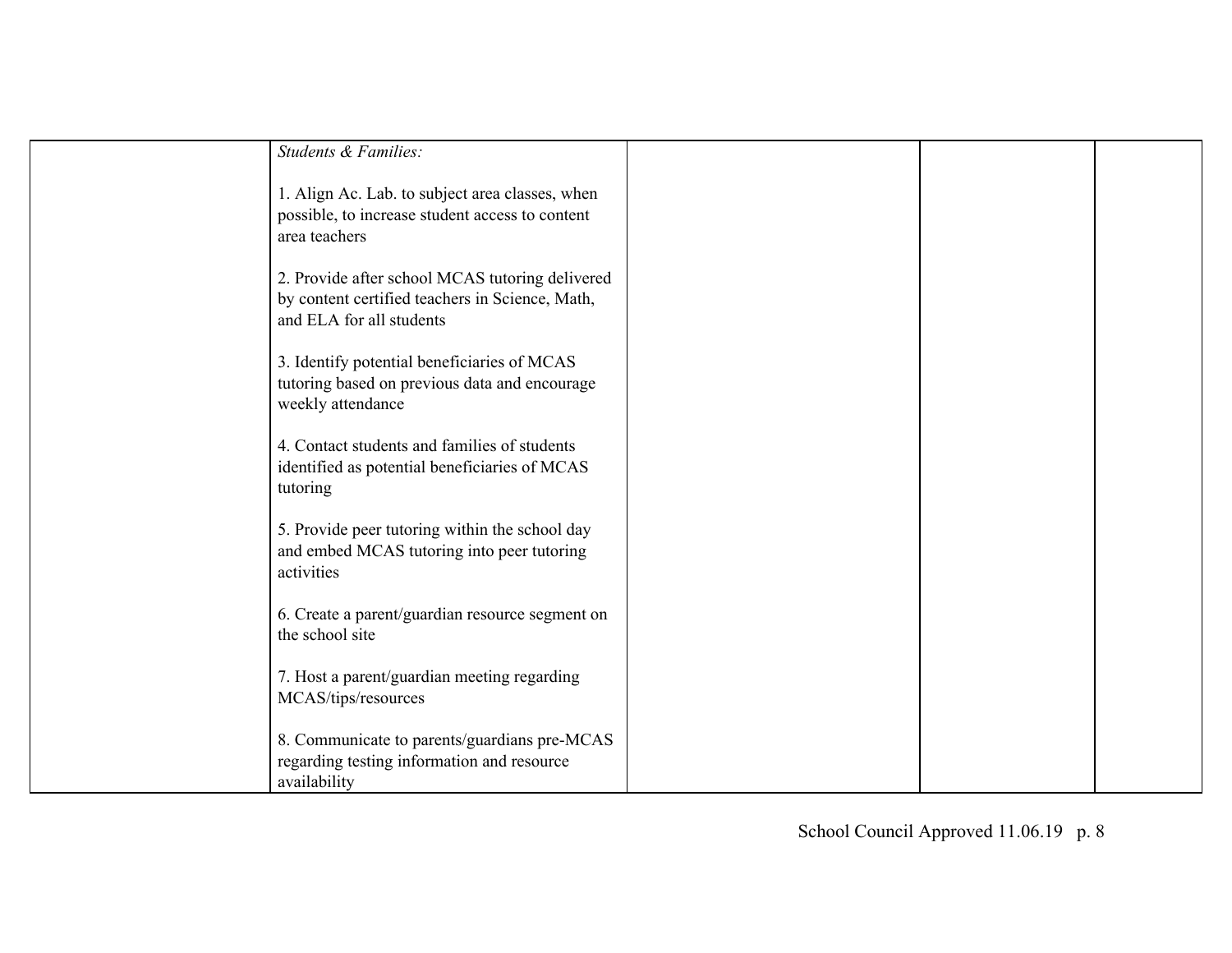| 9. Create and share a "tips" video for use at<br>student grade-level meetings                               |  |  |
|-------------------------------------------------------------------------------------------------------------|--|--|
| 10. Facilitate grade-level class meetings in<br>advance of MCAS exams                                       |  |  |
| 11. Provide breakfast before exams                                                                          |  |  |
| 12. Provide snacks during exams                                                                             |  |  |
| 13. Provide DESE grade level expectations<br>information                                                    |  |  |
| $ELA$ :                                                                                                     |  |  |
| 1. Assign certified Special Education teachers to<br>all supported ELA classes                              |  |  |
| 2. Engage in data analysis of previous year scores<br>with both Subject area and Special Education<br>staff |  |  |
| 3. Use CPT time to adjust/plan instruction based<br>on data analysis of previous year scores                |  |  |
| 4. Create and share a "tips" video/presentation<br>for use in ELA classes                                   |  |  |
| 5. Incorporate use (3rd year) of new grade 10<br>texts with differentiated and scoffleded resources         |  |  |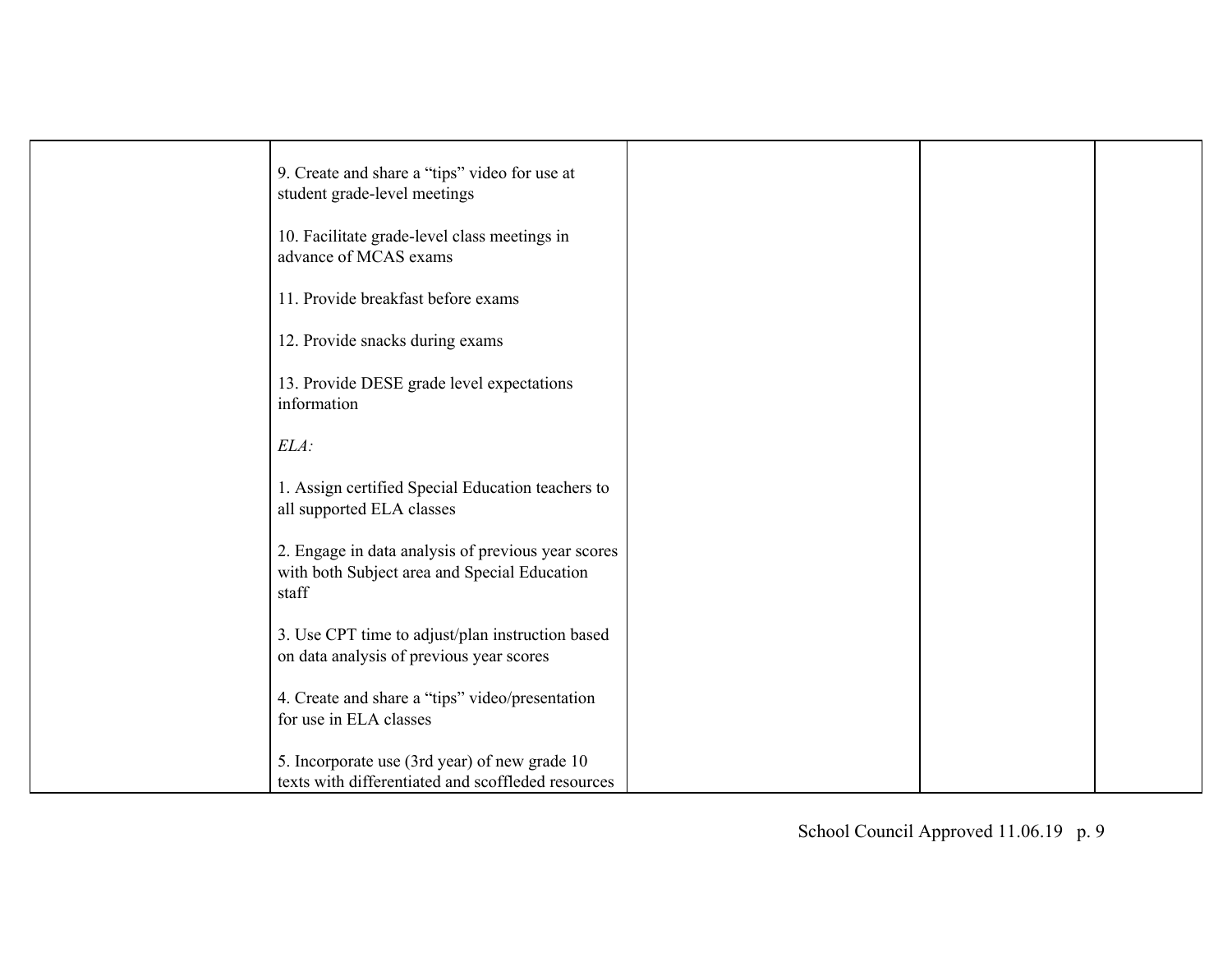| Math:                                                                                                           |  |  |
|-----------------------------------------------------------------------------------------------------------------|--|--|
| 1. Assign certified Special Education teachers to<br>all supported Math classes                                 |  |  |
| 2. Engage in data analysis of previous year scores<br>with both Subject area and Special Education<br>staff     |  |  |
| 3. Use CPT time to adjust/plan instruction based<br>on data analysis of previous scores                         |  |  |
| 4. Increase use of daily activities associated with<br>both curriculum and test prep (i.e. tickets to<br>leave) |  |  |
| 5. Update Math portfolio used in PLP Math<br>instruction and for students seeking to meet CD<br>via this route  |  |  |
| 6. Create and share a "tips" video/presentation<br>for use in math classes                                      |  |  |
| 7. Incorporate updated Algebra I texts                                                                          |  |  |
| 8. Disseminate and use approved math<br>accommodation/reference sheet                                           |  |  |
| 9. Practice use of Math accommodation/reference<br>sheet for Special Education students                         |  |  |